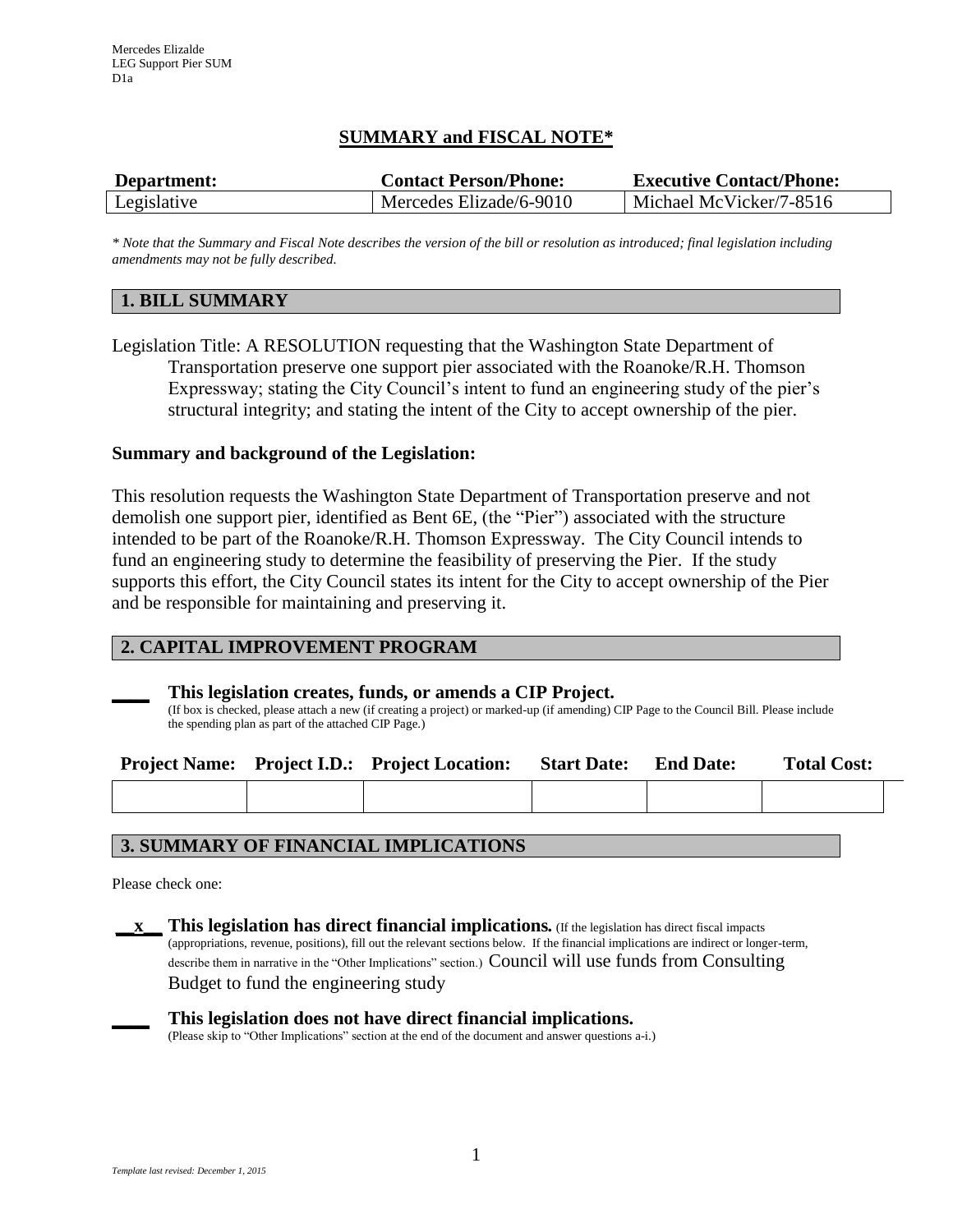| Budget program(s) affected:                  |                                |                        |                               |      |  |
|----------------------------------------------|--------------------------------|------------------------|-------------------------------|------|--|
|                                              |                                | <b>General Fund \$</b> | Other \$                      |      |  |
| <b>Estimated \$ Appropriation</b><br>change: | 2016                           | 2017                   | 2016                          | 2017 |  |
|                                              | <b>Revenue to General Fund</b> |                        | <b>Revenue to Other Funds</b> |      |  |
| <b>Estimated \$ Revenue change:</b>          | 2016                           | 2017                   | 2016                          | 2017 |  |
|                                              | <b>No. of Positions</b>        |                        | <b>Total FTE Change</b>       |      |  |
| <b>Positions affected:</b>                   | 2016                           | 2017                   | 2016                          | 2017 |  |
| Other departments affected:                  |                                |                        |                               |      |  |

#### **3.a. Appropriations**

#### **\_\_\_\_ This legislation adds, changes, or deletes appropriations.**

(If this box is checked, please complete this section. If this box is not checked, please proceed to Revenues/Reimbursements.)

| <b>Fund Name and</b><br>number | Dept | <b>Budget Control</b><br>Level Name/#* | 2016<br>Appropriation<br><b>Change</b> | 2017 Estimated<br>Appropriation<br>Change |  |
|--------------------------------|------|----------------------------------------|----------------------------------------|-------------------------------------------|--|
|                                |      |                                        |                                        |                                           |  |
| <b>TOTAL</b>                   |      |                                        |                                        |                                           |  |

**\****See budget book to obtain the appropriate Budget Control Level for your department.* (This table should reflect appropriations that are a direct result of this legislation. In the event that the project/programs associated with this ordinance had, or will have, appropriations in other legislation please provide details in the Appropriation Notes section below. If the appropriation is not completely supported by revenue/reimbursements listed below, please identify the funding source (e.g. available fund balance) to cover this appropriation in the notes section. Also indicate if the legislation changes appropriations one-time, ongoing, or both.)

## Appropriations Notes:

## **3.b. Revenues/Reimbursements**

#### **\_\_\_\_ This legislation adds, changes, or deletes revenues or reimbursements.**

(If this box is checked, please complete this section. If this box is not checked, please proceed to Positions.)

## **Anticipated Revenue/Reimbursement Resulting from this Legislation:**

| <b>Fund Name and</b><br><b>Number</b> | <b>Dept</b> | <b>Revenue Source</b> | 2016<br>Revenue | 2017 Estimated<br><b>Revenue</b> |  |
|---------------------------------------|-------------|-----------------------|-----------------|----------------------------------|--|
|                                       |             |                       |                 |                                  |  |
| <b>TOTAL</b>                          |             |                       |                 |                                  |  |

(This table should reflect revenues/reimbursements that are a direct result of this legislation. In the event that the issues/projects associated with this ordinance/resolution have revenues or reimbursements that were, or will be, received because of previous or future legislation or budget actions, please provide details in the Notes section below. Do the revenue sources have match requirements? If so, what are they?)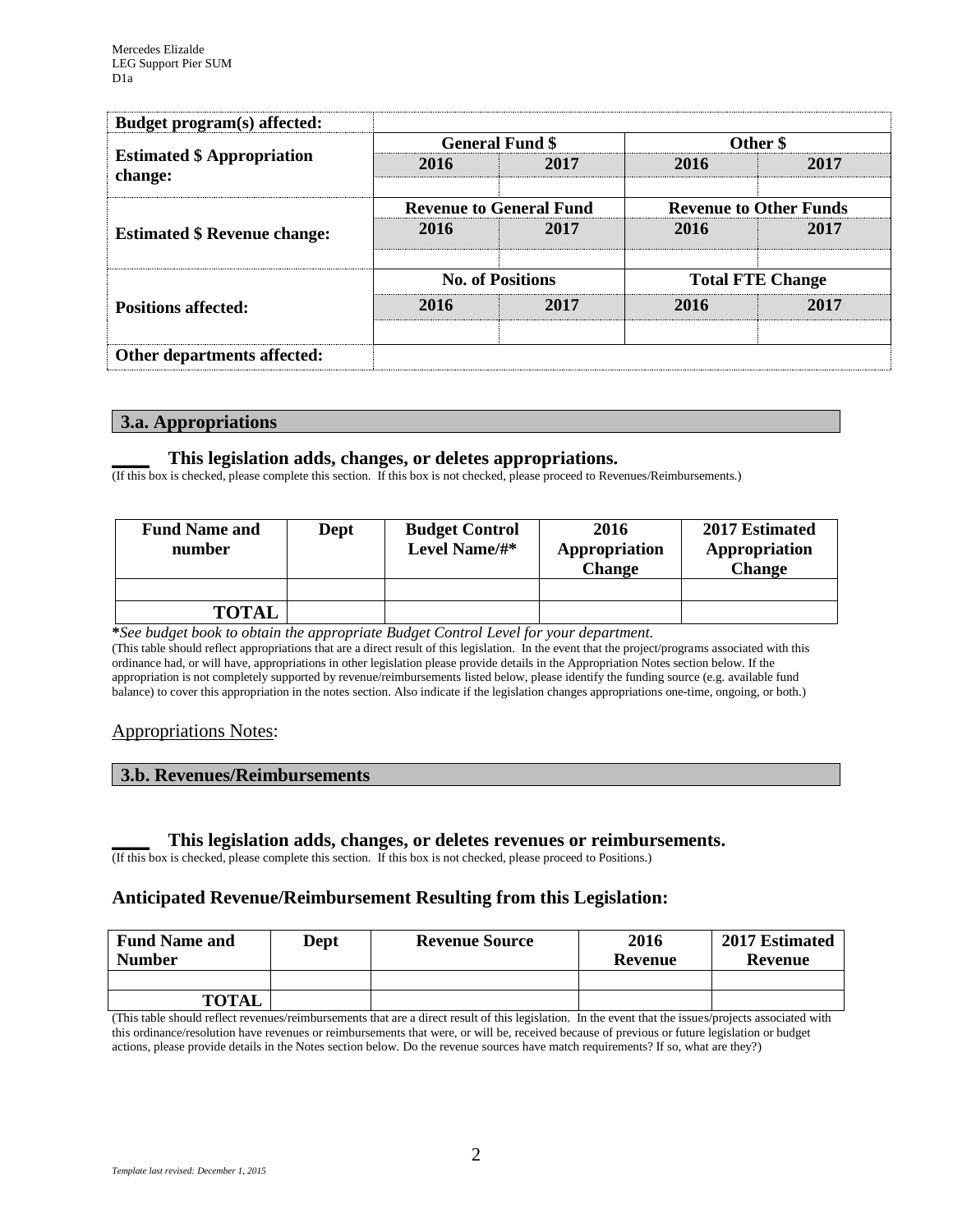#### Revenue/Reimbursement Notes:

#### **3.c. Positions**

#### **\_\_\_\_ This legislation adds, changes, or deletes positions.**

(If this box is checked, please complete this section. If this box is not checked, please proceed to Other Implications.)

# **Total Regular Positions Created, Modified, or Abrogated through this Legislation, Including FTE Impact:**

| Position # for   | <b>Position Title &amp;</b> | Fund        | Program | PT/FT | 2016             | 2016       | Does it sunset?        |
|------------------|-----------------------------|-------------|---------|-------|------------------|------------|------------------------|
| <b>Existing</b>  | Department*                 | Name $\&$ # | $&$ BCL |       | <b>Positions</b> | <b>FTE</b> | (If yes, explain below |
| <b>Positions</b> |                             |             |         |       |                  |            | in Position Notes)     |
|                  |                             |             |         |       |                  |            |                        |
|                  |                             |             |         |       |                  |            |                        |
|                  |                             |             |         |       |                  |            |                        |
| <b>TOTAL</b>     |                             |             |         |       |                  |            |                        |

*\* List each position separately*

(This table should only reflect the actual number of positions created by this legislation In the event that positions have been, or will be, created as a result of previous or future legislation or budget actions, please provide details in the Notes section below.)

#### Position Notes:

## **4. OTHER IMPLICATIONS**

- **a) Does the legislation have indirect or long-term financial impacts to the City of Seattle that are not reflected in the above?** Possibly, if engineering study indicates the Pier can be preserved, and City accepts ownership and commits to its long term maintenance. (If yes, explain here.)
- **b) Is there financial cost or other impacts of not implementing the legislation?** (Estimate the costs to the City of not implementing the legislation, including estimated costs to maintain or expand an existing facility or the cost avoidance due to replacement of an existing facility, potential conflicts with regulatory requirements, or other potential costs or consequences.) No
- **c) Does this legislation affect any departments besides the originating department?**  (If so, please list the affected department(s) and the nature of the impact (financial, operational, etc.), and indicate which staff members in the other department(s) are aware of the proposed legislation.) Yes, Department of Parks and Recreation.
- **d) Is a public hearing required for this legislation?** No

(If yes, what public hearing(s) have been held to date, and/or what public hearing(s) are planned for the future?)